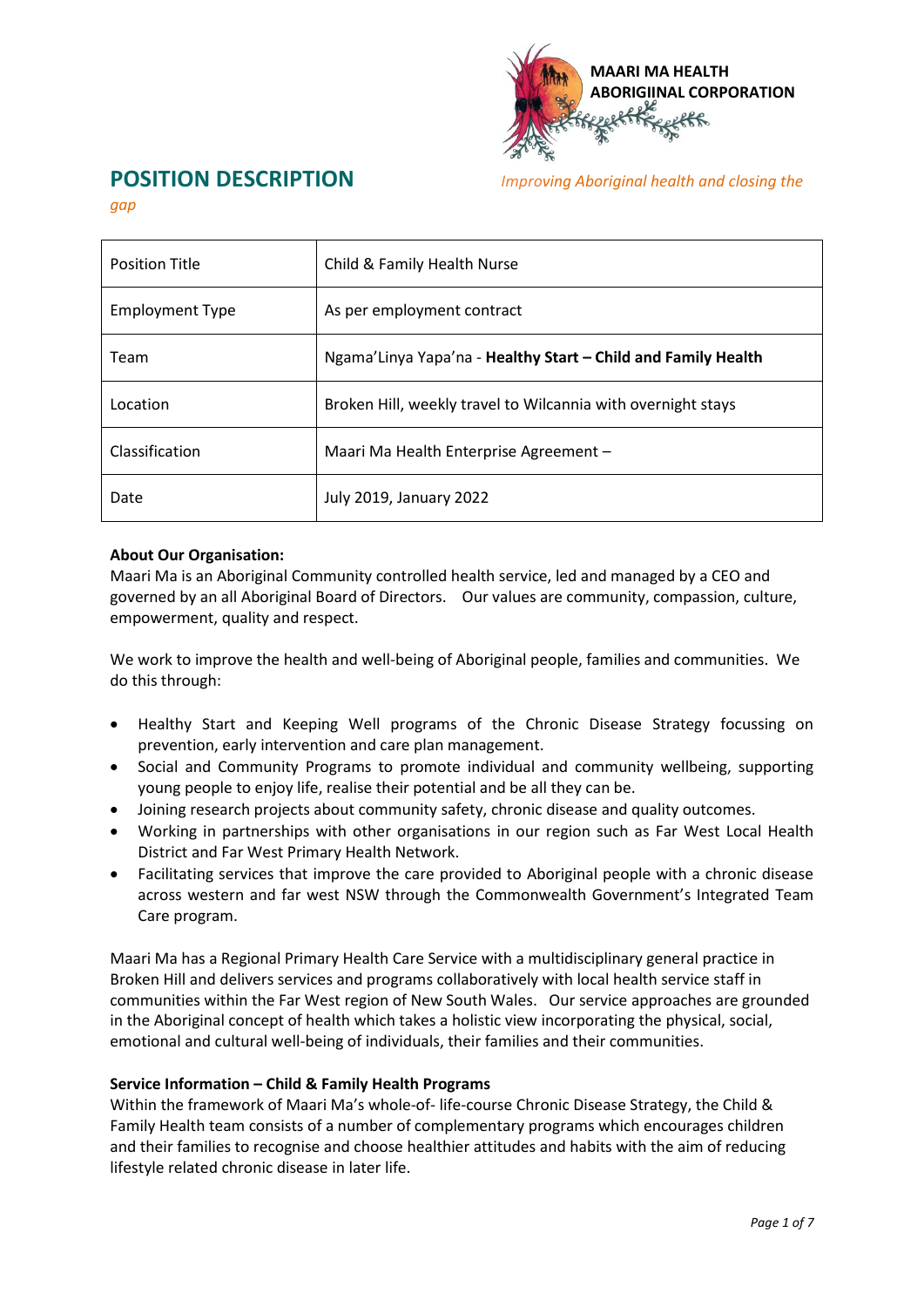The programs comprising the Child & Family Health service have won awards for working to give children the best possible start in life; supporting pregnant women, mothers, babies and families.

# **Purpose of the Position:**

This position will be involved in the provision of quality child and family health services to families caring for children 0-5 years of age. The CFHN will use a strength-based and wellness focus, building on parental confidence and skills through the provision of information, education, resources, guidance and role modeling safe responsive care.

The CFHN will travel regularly to Wilcannia and assist GPs and the visiting Paediatrician to provide child focused services, focusing on ATSI health checks and developmental checks. Overnight stays are required.

# **Reporting/Working Relationships:**

**•** This position reports to the Team Leader Child & Family Services, and works closely with the Healthy Start General Practitioners, visiting Paediatrician, Aboriginal Health Practitioners, Parents and families, Department of Community and Justice (DCJ), Wilcannia staff, other Maari Ma staff and various outside agencies such as the Preschools, Primary and Secondary Schools.

# **Employment Conditions:**

- Continued employment is subject to ongoing funding.
- Terms and conditions as outlined in the Maari Ma Health Aboriginal Corporation Enterprise Agreement.
- Appointment and continued employment is subject to a satisfactory National Police History Check and NSW Working with Children Check.
- Current Driver's License and willing to drive in the course of work activities.
- Maintenance of professional registration with AHPRA.
- Weekly travel to Wilcannia with overnight stays

| <b>Key Responsibilities</b>            |           |                                                                                                                                                                                                                                                                                                                                                                                                                                                                                                                                                                                                                                                                                                                                                                                                                                                            |
|----------------------------------------|-----------|------------------------------------------------------------------------------------------------------------------------------------------------------------------------------------------------------------------------------------------------------------------------------------------------------------------------------------------------------------------------------------------------------------------------------------------------------------------------------------------------------------------------------------------------------------------------------------------------------------------------------------------------------------------------------------------------------------------------------------------------------------------------------------------------------------------------------------------------------------|
| <b>Child and Family Health Nursing</b> | $\bullet$ | Be familiar with the Maari Ma Chronic Disease Strategy,<br>Strategic framework document to improve child<br>development and well-being for Aboriginal children in the<br>far west and the Aboriginal Maternal Infant Health Strategy<br>and apply the principles in everyday work.<br>The Child and Family Health Nurse (CFHN) practices above<br>the level of a registered nurse, working within a primary<br>healthcare model with families who have infants and/or<br>young children 0-5 years.<br>Provide quality child and family health nurse services to<br>families within Maari Ma region, focusing on Broken Hill and<br>Wilcannia.<br>Use a strength -based, wellness focus, building parental<br>confidence and skills through the provision of information,<br>resources, interventions, guidance and role modelling safe<br>responsive care. |
|                                        |           | Utilise evidenced based screening tools and assessment to<br>identify health variations or vulnerabilities to negotiate an<br>individual care plan and interventions that meet the needs                                                                                                                                                                                                                                                                                                                                                                                                                                                                                                                                                                                                                                                                   |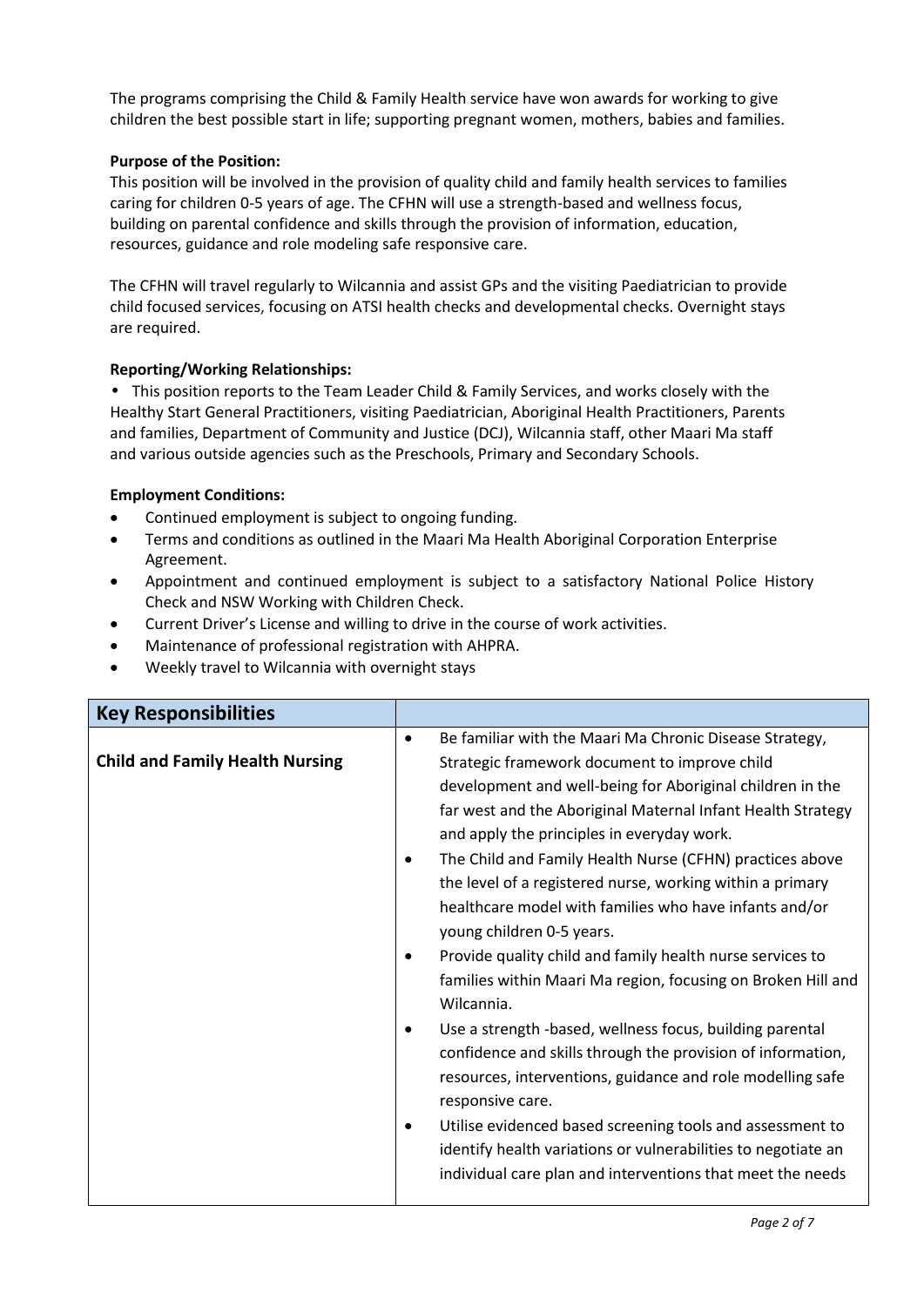|                             |           | of the family.                                                                                                  |
|-----------------------------|-----------|-----------------------------------------------------------------------------------------------------------------|
|                             | $\bullet$ | Work with the GP and visiting Paediatrician to provide care                                                     |
|                             |           | for children with special needs                                                                                 |
|                             | $\bullet$ | Liaise with the FWLHD staff to facilitate continuity of care                                                    |
|                             |           | for families                                                                                                    |
|                             |           | Work in partnership with the Healthy Start AHPs to develop                                                      |
|                             |           | strategies to most effectively access the clients to deliver                                                    |
|                             |           | the child & family program                                                                                      |
|                             | $\bullet$ | C&FH Nurse is available as mentor, educator and supervisor                                                      |
|                             |           |                                                                                                                 |
|                             |           | for Healthy Start AHP trainees and C&FH students on                                                             |
|                             |           | placement within C&FH clinics                                                                                   |
|                             | $\bullet$ | Deliver services in both community and clinic based settings                                                    |
|                             | $\bullet$ | Maintain Ferret and Medical Director recall systems and                                                         |
|                             |           | manage bookings for clinics and referrals.                                                                      |
|                             | $\bullet$ | Ensure the maintenance of a current population list and                                                         |
|                             |           | identify the target group                                                                                       |
|                             | $\bullet$ | Work collaboratively within the networks of key agencies                                                        |
| <b>Collaborative Care</b>   |           | and community people to support and enhance the Healthy                                                         |
|                             |           | Start program                                                                                                   |
|                             |           | Recognise the working partnerships are based on 'two<br>ways learning'. This involves the RN supporting the AHP |
|                             |           | to develop and extend their knowledge of child health                                                           |
|                             |           | and development while the AHP supports the RN in                                                                |
|                             |           | learning ways of working with local communities                                                                 |
|                             |           | Work collaboratively with other RNs, Midwives, allied                                                           |
|                             |           | health staff, GPs and AHPs, to deliver coordinated and                                                          |
|                             |           | comprehensive clinical care to children and their families.                                                     |
|                             | $\bullet$ | Attend weekly clinical health meetings to share                                                                 |
|                             |           | information regarding each child's progress with clinicians                                                     |
|                             |           | including GPs.<br>Work collaboratively with preschools and primary schools                                      |
| <b>Working with Schools</b> |           | to provide continuity of care for children                                                                      |
|                             | $\bullet$ | Provide advice and assistance on the health care needs to                                                       |
|                             |           | specific children to the school and the attached primary                                                        |
|                             |           | health care nurse (with parental consent)                                                                       |
|                             | ٠         | Liaise with the schools to resolve/improve any issues                                                           |
|                             |           | impacting on the child's health.                                                                                |
|                             | $\bullet$ | Assess children and prioritise applications for NSIS                                                            |
| <b>NDIS</b>                 |           | packages to access funding which enables registered                                                             |
|                             |           | providers to ensure delivery of resources and<br>intervention as necessary and appropriate.                     |
|                             | $\bullet$ | Ensure billing is completed in a timely and efficient                                                           |
|                             |           | manner.                                                                                                         |
|                             | $\bullet$ | Facilitate a referral to Allied Health and Paediatrician                                                        |
|                             |           | where developmental delays identified within clinical                                                           |
|                             |           | developmental checks.                                                                                           |
|                             | $\bullet$ | Identify any children who may require NDIS plans and                                                            |
|                             |           | refer these families for assistance.                                                                            |
|                             | $\bullet$ | Support children and parents to navigate the NDIS system                                                        |
|                             |           | to enable a plan which meets the needs of the family.                                                           |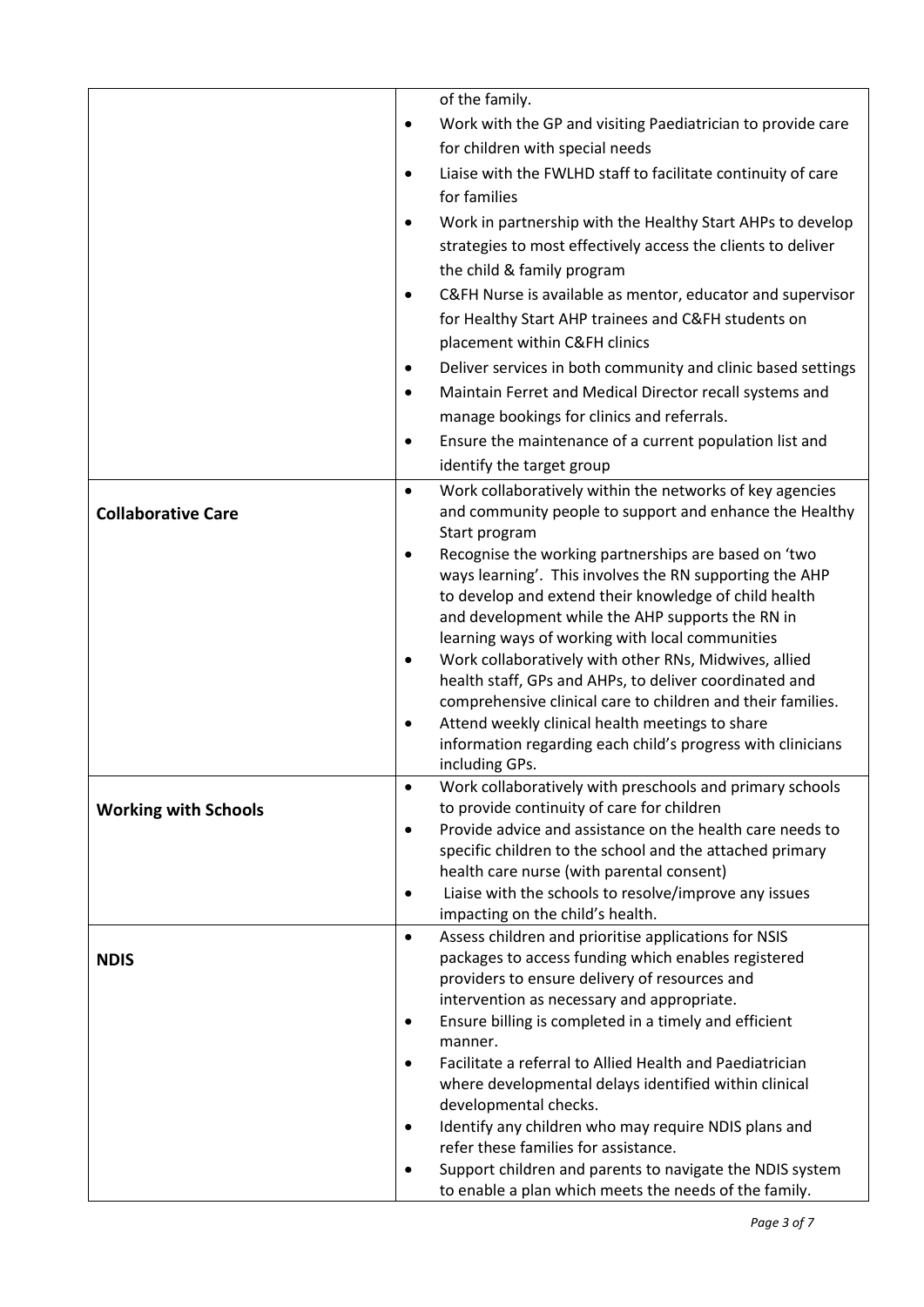|                                             | $\bullet$ | Discuss with the Team Leader any occasions where                                                                  |
|---------------------------------------------|-----------|-------------------------------------------------------------------------------------------------------------------|
|                                             |           | children are accessing NDIS therapy with other providers                                                          |
|                                             |           | and still accessing allied health services at Maari Ma.                                                           |
|                                             | $\bullet$ | Plan and implement screening programs as part of the                                                              |
| <b>Health Promotion</b>                     |           | Healthy Start calendar of activities                                                                              |
|                                             | $\bullet$ | Develop pre-school or school based intervention working                                                           |
|                                             |           | with education staff to plan, prioritise and deliver                                                              |
|                                             |           | intervention jointly; engage parents at school and clinic as                                                      |
|                                             | $\bullet$ | appropriate/possible.<br>Incorporate Lead safe education for families within the                                  |
|                                             |           | clinical setting and in community.                                                                                |
|                                             | $\bullet$ | Ensure accurate and timely entry of patient progress                                                              |
| <b>Administration Activities</b>            |           | notes, data and statistics for reporting purposes.                                                                |
|                                             | $\bullet$ | Ensure the secure management of patient and                                                                       |
|                                             |           | organisational confidential information and compliance                                                            |
|                                             |           | with privacy policies and legislation.                                                                            |
|                                             | $\bullet$ | Use the databases supported by the organisation to                                                                |
|                                             |           | record patient information and other data as instructed.                                                          |
|                                             |           | Maintain patient records for individual treatment sessions                                                        |
|                                             | $\bullet$ | Record daily statistics for all patient contacts to meet                                                          |
|                                             |           | funding requirements                                                                                              |
|                                             |           | Maximise potential revenue by billing for all claimable                                                           |
|                                             |           | items as provided by Medicare.                                                                                    |
|                                             | $\bullet$ | Complete equipment ordering, tracking, maintenance,                                                               |
|                                             |           | and collection and cleaning as required.                                                                          |
|                                             | $\bullet$ | Develop information and brochures in conjunction with                                                             |
|                                             |           | other relevant staff as required.                                                                                 |
|                                             |           | Assist the team with audits and surveys as required.                                                              |
|                                             | $\bullet$ | Work within a multidisciplinary team of Aboriginal Health                                                         |
| <b>Team &amp; Organisational Activities</b> |           | Practitioners, Aboriginal Health Workers, Trainees,                                                               |
|                                             |           | Medical Practitioners, Specialists, other allied health                                                           |
|                                             |           | professionals and external health service providers in                                                            |
|                                             |           | order to provide a quality and comprehensive primary                                                              |
|                                             |           | health care service to the community.                                                                             |
|                                             | $\bullet$ | Promote and support the role of the Aboriginal health                                                             |
|                                             |           | workforce as crucial to improving health outcomes of                                                              |
|                                             |           | Aboriginal people, and act as a clinical resource and                                                             |
|                                             |           | mentor for Aboriginal Health Practitioners and Aboriginal                                                         |
|                                             |           | <b>Health Trainees</b>                                                                                            |
|                                             |           | Provide health care within the AHPRA professional scope<br>of practice and in accordance with recognised clinical |
|                                             |           | standards.                                                                                                        |
|                                             | $\bullet$ | Actively and regularly participate in team planning                                                               |
|                                             |           | activities and team meetings.                                                                                     |
|                                             | $\bullet$ | Actively develop and maintain effective internal and                                                              |
|                                             |           | external networks in a professional manner.                                                                       |
|                                             |           | Work collaboratively with and support other Maari Ma                                                              |
|                                             |           | colleagues where required.                                                                                        |
|                                             | $\bullet$ | Participate in and support a culture of continuous quality                                                        |
|                                             |           | improvement activities.                                                                                           |
|                                             |           | Participate in working groups, committees and                                                                     |
|                                             |           | organisational activities where requested.                                                                        |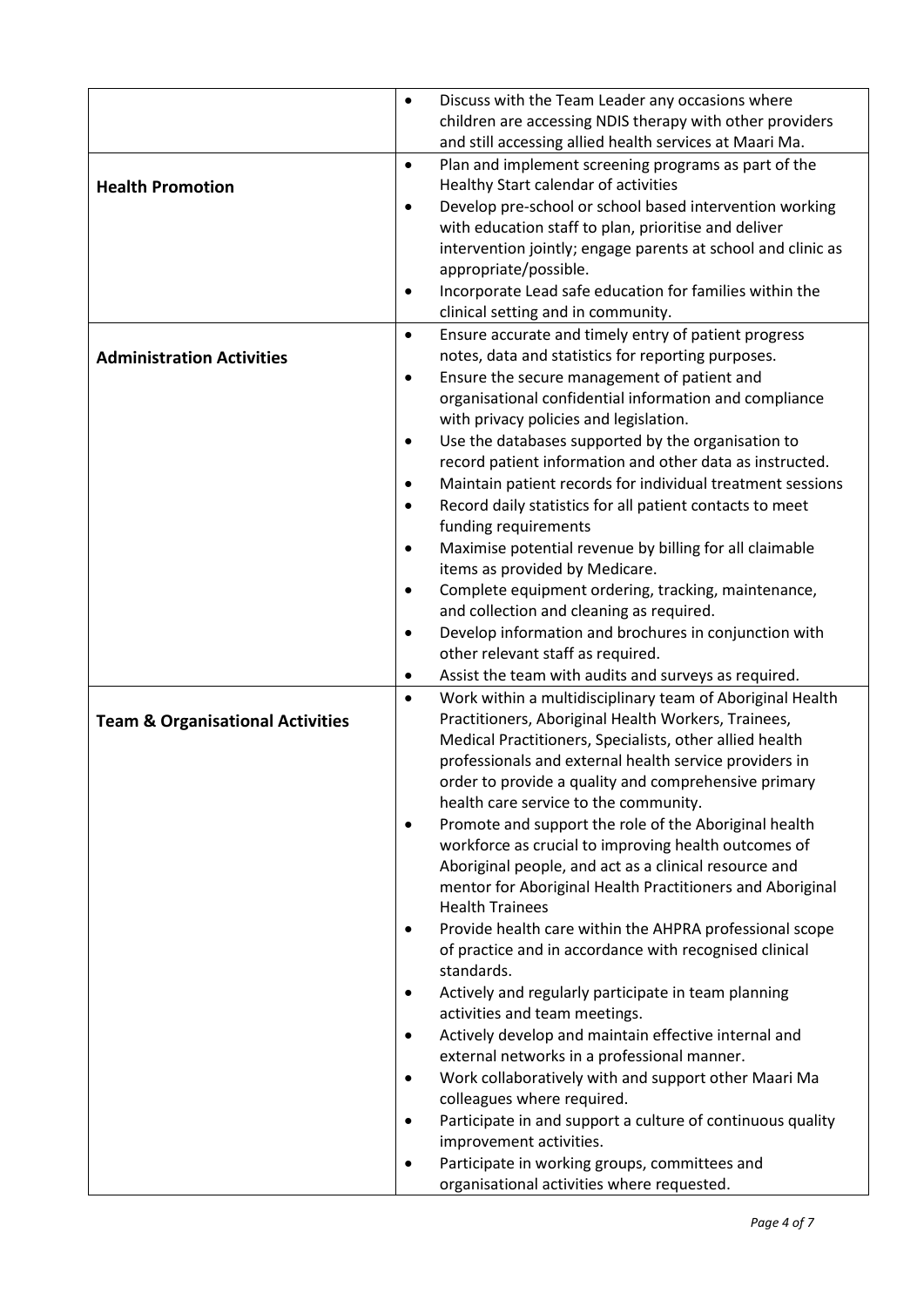|                              | Participate in Maari Ma Health functions and community<br>٠<br>promotional activities.                                                                                                                                                           |
|------------------------------|--------------------------------------------------------------------------------------------------------------------------------------------------------------------------------------------------------------------------------------------------|
|                              | Appreciate, respect and value differences within the team<br>and within Maari Ma.                                                                                                                                                                |
|                              | Contribute to and support positive team morale.                                                                                                                                                                                                  |
|                              | Promote and present a positive image of Maari Ma to<br>$\bullet$<br>other staff, clients and the community in general.                                                                                                                           |
| <b>Values and behaviours</b> | Appreciate, respect and value differences within the team<br>$\bullet$<br>and within Maari Ma.                                                                                                                                                   |
|                              | Contribute to and support positive team morale.<br>$\bullet$                                                                                                                                                                                     |
|                              | Promote and present a positive image of Maari Ma to                                                                                                                                                                                              |
|                              | other staff, clients and the community in general.                                                                                                                                                                                               |
|                              | Conduct all work in line with Maari Ma's values, which are                                                                                                                                                                                       |
|                              | Community, Compassion, Culture, Empowerment,                                                                                                                                                                                                     |
|                              | Respect and Quality.                                                                                                                                                                                                                             |
|                              |                                                                                                                                                                                                                                                  |
| Other / Ongoing              | Duties and responsibilities for this position should not be<br>٠<br>considered definitive. Duties may be added, deleted or<br>modified, in consultation with employees as required,<br>and within the scope of skills, experience, knowledge and |
|                              | competencies.                                                                                                                                                                                                                                    |

# **Qualifications, Skills, Experience and Knowledge**

# **Essential Criteria**

- Currently registered with, or eligible to be registered with Australian Health Practitioner Registration Agency (AHPRA) as a Registered Nurse.
- Postgraduate qualification relevant to performing the role of a Child and Family Health Nurse.
- Currently possess or able to obtain within 3 months of commencing employment, authorisation as an immunisation provider in New South Wales.
- Evidence of recent post registration experience working with families and young children.
- Ability to work in a way that fosters mutual respect in a cross cultural environment
- Demonstrated understanding of and commitment to the principles of primary health care and how they relate to maternal and infant health, particularly Indigenous children
- High level of interpersonal and communication skills with the ability to respond effectively to clients who may be challenging to engage.
- Demonstrated knowledge and understanding of the principles of population health and primary health care, especially as they relate to Aboriginal communities.
- Computing skills relevant to the position and competent in the use of information and communication technology including Microsoft Word, email and internet applications and the ability to quickly acquire skills in other applications.
- Current unrestricted drivers licence and a safe driving record.

### **Desirable:**

Experience in working with Aboriginal clients and communities.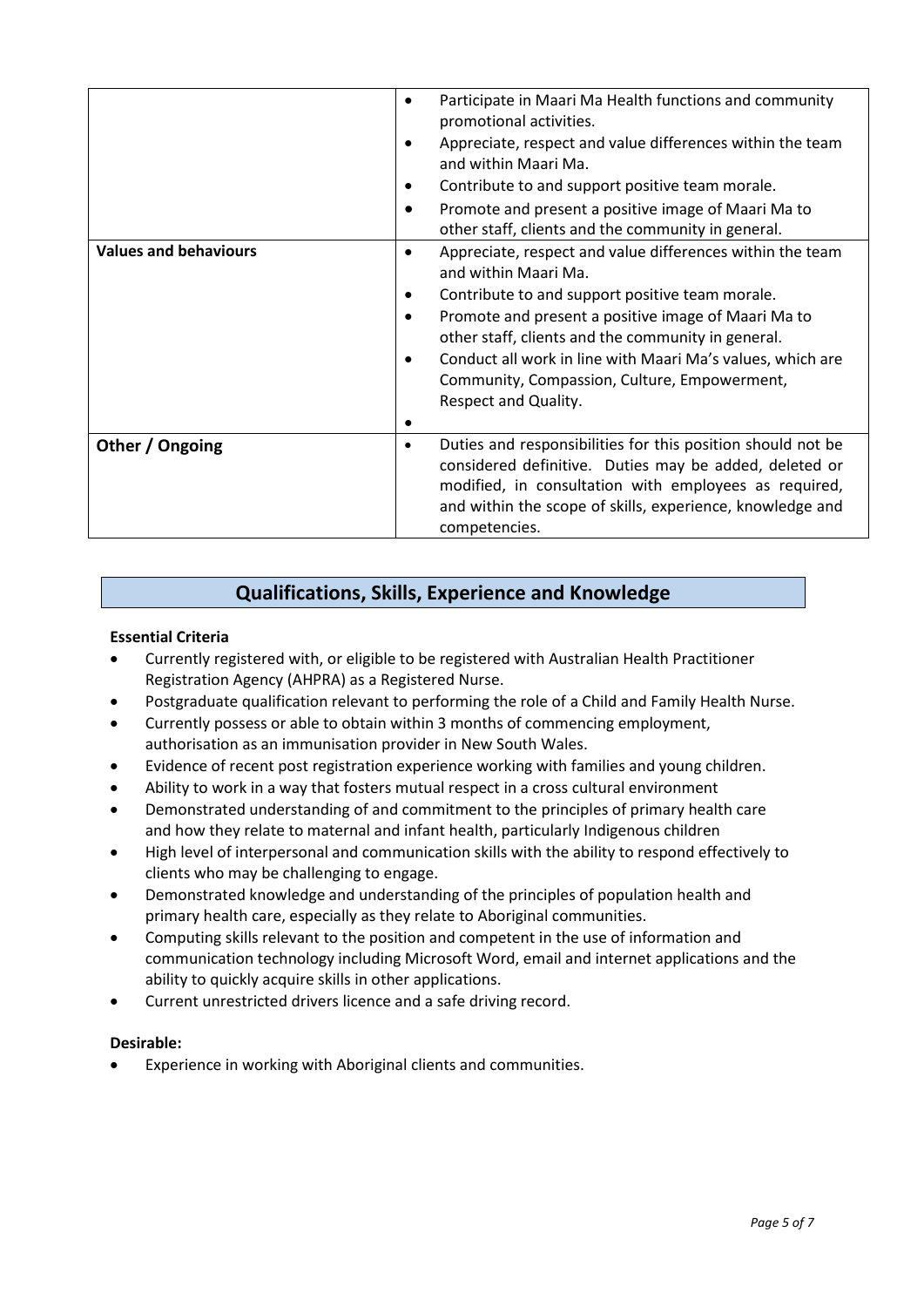# **Compliance Responsibilities – All Staff**

### **Professional Development/Performance Review/Feedback**

- Participate in learning and development activities to maintain professional knowledge and skills.
- Participate in performance reviews, feedback and information sharing discussions in relation to job satisfaction and communication, continuous improvement, learning and development, innovation, and improving performance.

### **Workplace Health and Safety**

- **Arrive Safe, Work Safe and Go Home Safe.**
- Make sure you keep your safety and others safety in mind at all times.
- If you notice someone doing something unsafe care enough about them to ask them to stop or find a safer way.
- If you notice something that is a potential risk or hazard to your safety or others safety report it.
- Watch out for spills, things in the way of people, and/or equipment that isn't working.
- If you need equipment to do your job safely make sure you use it. It's there to keep you safe.
- If equipment isn't working properly tell everyone around you (a sign is often good) and then tell us so we can fix it.
- If you are involved in an incident or are injured tell us straight away.

### **Modelling Healthy Workplace Behaviour**

Maari Ma has a Smoke Free Workplace Policy and a Workplace Nutrition Policy. All staff have a responsibility to model healthy behaviour and lifestyle at work

#### **Immunisation Status**

This position is Category A – employees who have contact with clients or contact with blood, body substances or infectious material.

#### **COVID-19 Immunisation**

This position is subject to evidence of vaccination against COVID 19.

This must be an Australian Therapeutic Goods Administration approved COVID 19 Vaccination (fully vaccinated and up to date) or approved medical contraindication recorded on the Australian Immunisation register prior to appointment.

### **Other Responsibilities**

- Behave in a manner consistent with personal and professional workplace standards outlined in the Code of Conduct, human resource policies (including Equal Opportunity, Workplace Bullying and Discrimination & Harassment Policies) and other relevant legislation.
- Abide by the policies and procedures of Maari Ma. These policies and procedures are subject to change and it is the responsibility of each staff member to maintain an awareness and understanding of all policies and procedures.